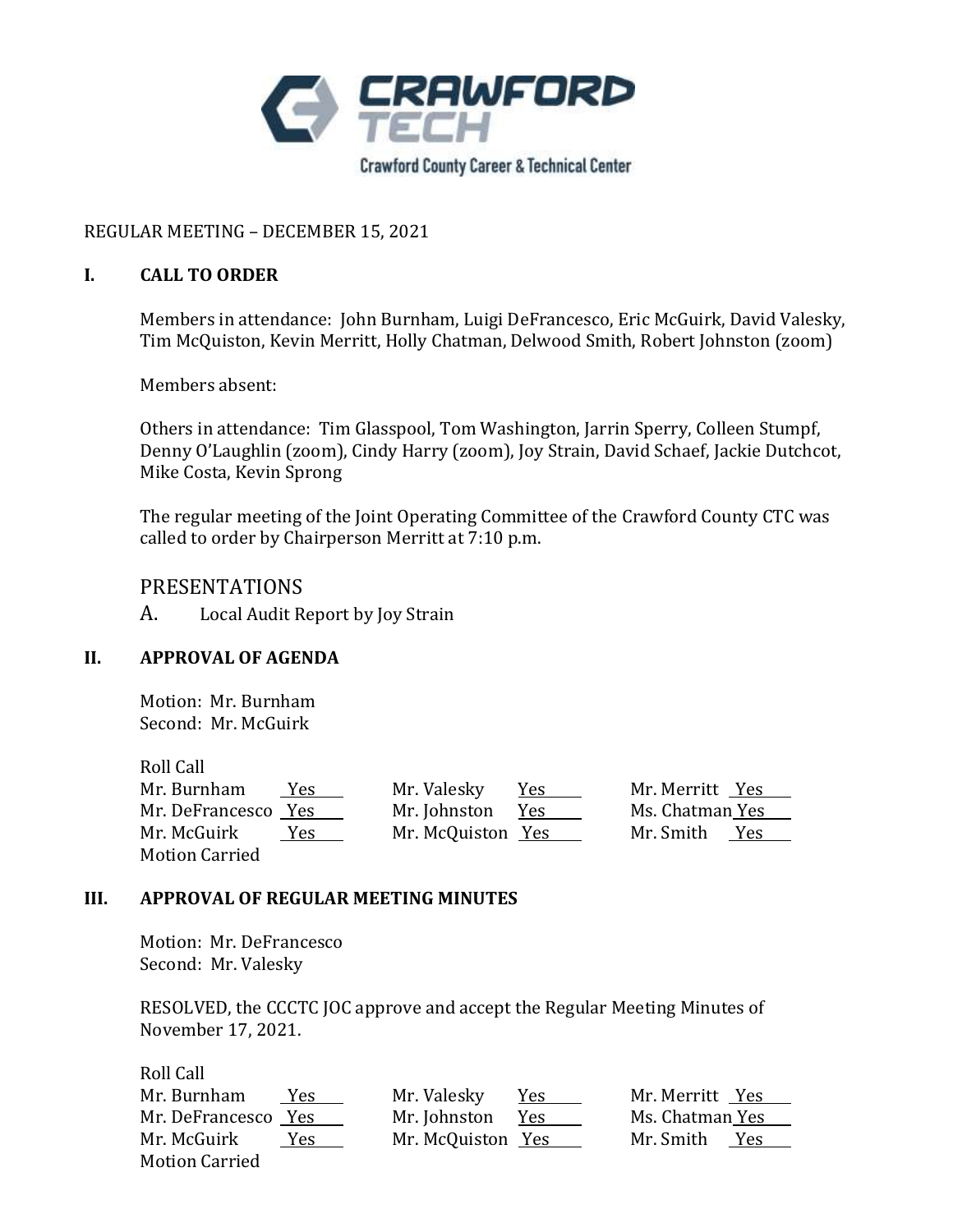## **IV. FINANCIAL** (see addenda)

Motion: Mr. Burnham Second: Mr. McGuirk

RESOLVED, the CCCTC JOC approve and accept the following financial items:

- **A. Expenditures**  General Fund bills for November and December totaling \$353,091.89, as presented to the JOC members prior to the meeting for review. A copy of the listing to be made part of the minutes of this meeting.
- **B. Reports** for December as presented:
	- **1. Treasurer's Report**
	- **2. Activities Report**  2021-22 school year
	- **3. Shop Report**
	- **4. Enrollment Report** (information only)

Roll Call

| Mr. Burnham           | Yes. | Mr. Valesky       | Yes | Mr. Merritt Yes |     |
|-----------------------|------|-------------------|-----|-----------------|-----|
| Mr. DeFrancesco Yes   |      | Mr. Johnston      | Yes | Ms. Chatman Yes |     |
| Mr. McGuirk           | Yes. | Mr. McQuiston Yes |     | Mr. Smith       | Yes |
| <b>Motion Carried</b> |      |                   |     |                 |     |

**V. COMMUNICATION –** Meadville Tribune: Gold and Silver Awards

Meadville Tribune: Conneaut Swears in Newest Board Members

**VI. OLD BUSINESS**

### **VII. NEW BUSINESS**

### **A. Website Management**

Motion: Mr. McQuiston Second: Mr. McGuirk

RESOLVED, the CCCTC JOC reappoint Dennis O'Laughlin the webmaster to manage our website from January 1, 2022 through June 30, 2022 at a cost of \$1,350.00

Roll Call

| Mr. Burnham           | Yes. | Mr. Valesky       | Yes | Mr. Merritt Yes  |
|-----------------------|------|-------------------|-----|------------------|
| Mr. DeFrancesco Yes   |      | Mr. Johnston      | Yes | Ms. Chatman Yes  |
| Mr. McGuirk           | Yes. | Mr. McQuiston Yes |     | Mr. Smith<br>Yes |
| <b>Motion Carried</b> |      |                   |     |                  |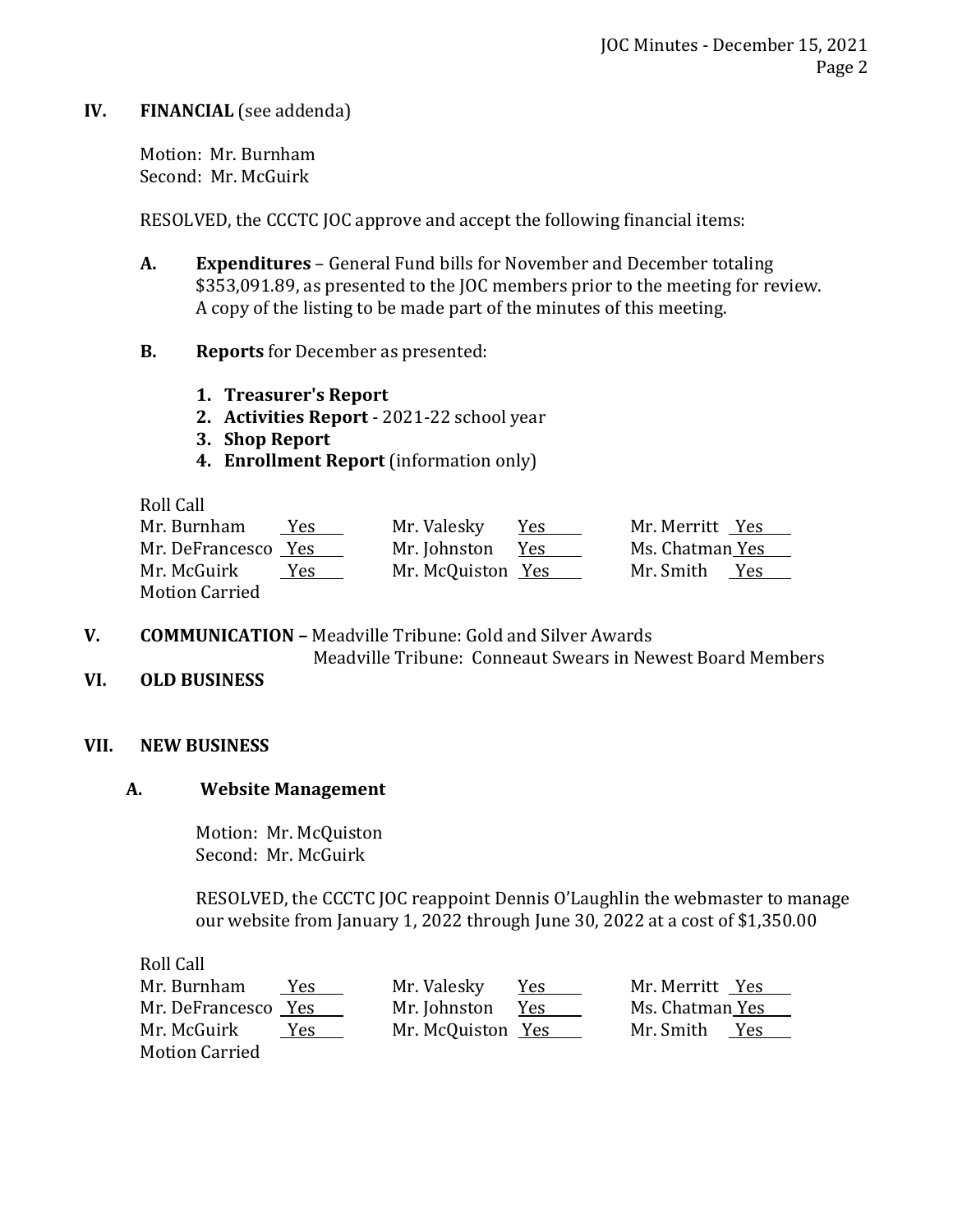## **B. Travel**

Motion: Mr. McGuirk Second: Mr. McQuiston

### RESOLVED, the CCCTC JOC approve

- 1. Tim Brown, Culinary Arts Instructor, and Laura Peterson, Guidance Counselor-State College, PA with three students for the **PA ProStart Invitational** on February 22-23, 2022. The approximate cost of \$1,415.00 will be paid through the program. There is no cost to the JOC.
- 2. Brad Custead and Cindy Saulsbery, SkillsUSA Advisors; Rob Kightlinger and Nick Shearer, Competition Chairs-New Castle, PA on January 14, 2022 with approximately 30 students. Brad Custead and another chaperone-Harmony, PA on January 13, 2022 with approximately 1 student for the **SkillsUSA District 10 Competition.** The cost to the JOC for substitutes and travel is approximately \$ 900.00 The cost to SkillsUSA for registration is approximately \$1,200.00

Roll Call

| Mr. Burnham         | Yes. | Mr. Valesky       | Yes | Mr. Merritt Yes  |
|---------------------|------|-------------------|-----|------------------|
| Mr. DeFrancesco Yes |      | Mr. Johnston      | Yes | Ms. Chatman Yes  |
| Mr. McGuirk         | Yes. | Mr. McQuiston Yes |     | Mr. Smith<br>Yes |
| Motion Carried      |      |                   |     |                  |

# **C. Local Audit Report**

Motion: Mr. Burnham Second: Mr. McQuiston

RESOLVED, the CCCTC JOC accept the Local Audit Report for the year ended June 30, 2021 as presented by Joy Strain, from McGill, Power, Bell and Associates.

| Roll Call             |                   |      |                  |
|-----------------------|-------------------|------|------------------|
| Mr. Burnham<br>Yes.   | Mr. Valesky       | Yes. | Mr. Merritt Yes  |
| Mr. DeFrancesco Yes   | Mr. Johnston      | Yes  | Ms. Chatman Yes  |
| Mr. McGuirk<br>Yes.   | Mr. McQuiston Yes |      | Mr. Smith<br>Yes |
| <b>Motion Carried</b> |                   |      |                  |

# **D. Commercial Art Program Closure**

Motion: Mr. McQuiston Second: Mr. Smith

RESOLVED, that the CCCTC JOC approve closing the Commercial Art program at the end of the 2021-2022 school year and replace with a new program to be determined. The new program will begin no later than the start of the 2023-2024 school year.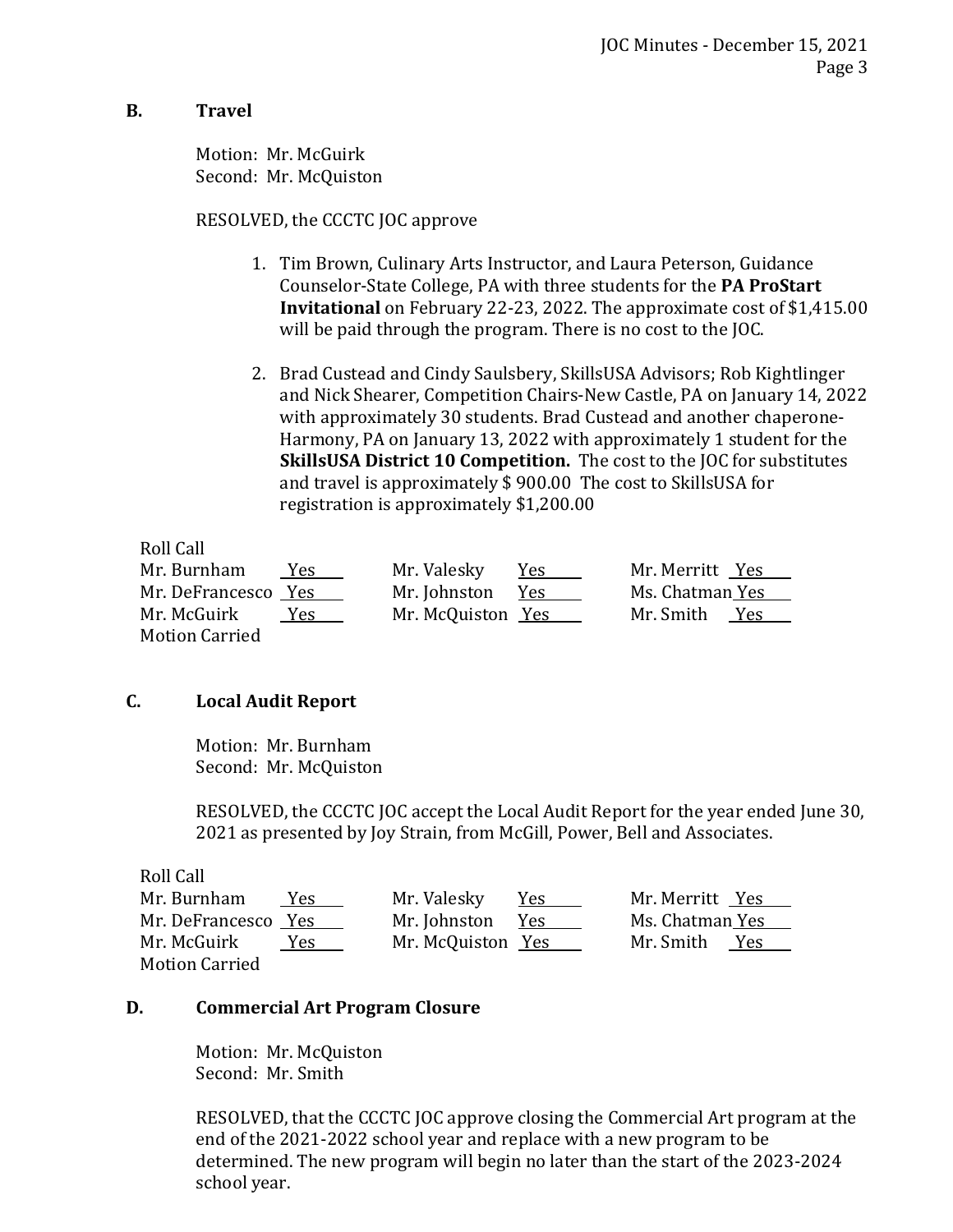| Roll Call             |                   |      |                  |
|-----------------------|-------------------|------|------------------|
| Mr. Burnham<br>No.    | Mr. Valesky       | Yes. | Mr. Merritt Yes  |
| Mr. DeFrancesco Yes   | Mr. Johnston      | Yes  | Ms. Chatman Yes  |
| Mr. McGuirk<br>No.    | Mr. McQuiston Yes |      | Mr. Smith<br>Yes |
| <b>Motion Carried</b> |                   |      |                  |

## **E. Substitute Teachers**

Motion: Mr. Burnham Second: Mr. McGuirk

RESOLVED, the CCCTC JOC approve Monica Brown and Doug Jordan as day-to-day substitutes effective December 16, 2022, pending completion of required paperwork.

Roll Call

| Mr. Burnham           | Yes. | Mr. Valesky       | Yes | Mr. Merritt Yes  |
|-----------------------|------|-------------------|-----|------------------|
| Mr. DeFrancesco Yes   |      | Mr. Johnston      | Yes | Ms. Chatman Yes  |
| Mr. McGuirk           | Yes. | Mr. McQuiston Yes |     | Mr. Smith<br>Yes |
| <b>Motion Carried</b> |      |                   |     |                  |

### **F. Demand Response Contract**

Motion: Mr. Smith Second: Mr. McQuiston

RESOLVED, the CCCTC JOC approve the attached contract for Demand Response with Centrica Business Solutions.

Roll Call

| Mr. Burnham           | Yes.       | Mr. Valesky       | Yes | Mr. Merritt Yes  |
|-----------------------|------------|-------------------|-----|------------------|
| Mr. DeFrancesco Yes   |            | Mr. Johnston      | Yes | Ms. Chatman Yes  |
| Mr. McGuirk           | <b>Yes</b> | Mr. McQuiston Yes |     | Mr. Smith<br>Yes |
| <b>Motion Carried</b> |            |                   |     |                  |

### **G. Activity Credit Cards**

Motion: Mr. McQuiston Second: Mr. McGuirk

RESOLVED, the CCCTC JOC approve the Business Manager to file for credit cards through First National Bank for the SkillsUSA and National Technical Honor Society advisors.

Roll Call

| Mr. Burnham           | Yes. | Mr. Valesky       | <u>Yes</u> | Mr. Merritt Yes |     |
|-----------------------|------|-------------------|------------|-----------------|-----|
| Mr. DeFrancesco No    |      | Mr. Johnston      | Yes        | Ms. Chatman Yes |     |
| Mr. McGuirk           | Yes. | Mr. McQuiston Yes |            | Mr. Smith       | Yes |
| <b>Motion Carried</b> |      |                   |            |                 |     |